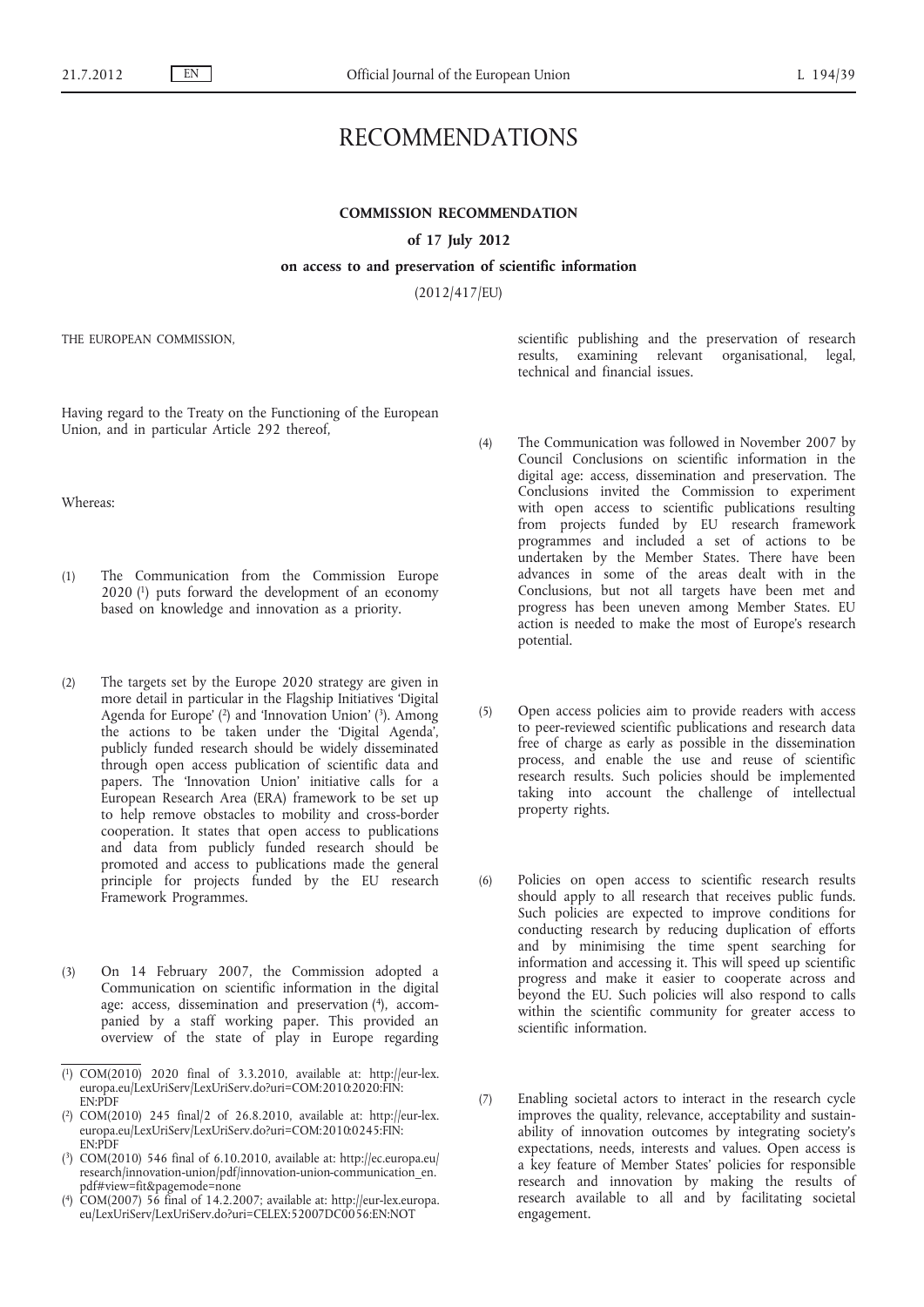- (8) Businesses will also benefit from wider access to scientific research results. Small and medium-sized enterprises in particular will improve their capacity to innovate. Policies on access to scientific information should therefore also facilitate access to scientific information for private companies.
- (9) The Internet has fundamentally changed the world of science and research. For instance, research communities have been experimenting with new ways to register, certify, disseminate and preserve scientific publications. Research and funding policies need to adapt to this new environment. It should be recommended to Member States to adapt and develop their policies on open access to scientific publications.
- (10) Open access to scientific research data enhances data quality, reduces the need for duplication of research, speeds up scientific progress and helps to combat scientific fraud. In its final report 'Riding the wave: How Europe can gain from the rising tide of scientific data' (1) in October 2010, the High Level Expert Group on Scientific Data emphasised the critical importance of sharing and preserving reliable data produced during the scientific process. Policy action on access to data is therefore urgent and should be recommended to Member States.
- (11) Preservation of scientific research results is in the public interest. It has traditionally been under the responsibility of libraries, especially national legal deposit libraries. The volume of research results generated is growing tremendously. Mechanisms, infrastructures and software solutions should be in place to enable long-term preservation of research results in digital form. Sustainable funding for preservation is crucial as curation costs for digitised content are still relatively high. Given the importance of preservation for the future use of research results, the establishment or reinforcement of policies in this area should be recommended to Member States.
- (12) Policies to be developed by Member States should be defined at national or sub-national level depending on the constitutional situation and the distribution of responsibilities for defining research policy.
- (13) Solid e-infrastructures underpinning the scientific information system will improve access to scientific information and the long-term preservation of it. This can boost collaborative research. According to the Communication of the Commission 'ICT infrastructures

for e-Science' (2), e-Infrastructures are understood to be 'an environment where research resources (hardware, software and content) can be readily shared and accessed wherever this is necessary to promote better and more effective research'. The further development of such infrastructures and their interconnection at European level should therefore be recommended.

- (14) The move towards open access is a worldwide endeavour, demonstrated by the 'Revised strategy on UNESCO's contribution to the promotion of open access to scientific information and research' (3) and the 'OECD Declaration on Access to Research Data from Public Funding' (4). Member States should be part of this global endeavour and should set an example by enhancing an open, collaborative research environment based on reciprocity.
- (15) Given the transitional state of the publishing sector, stakeholders need to come together to accompany the transition process and look for sustainable solutions for the scientific publishing process.
- (16) On 12 December 2011 the Commission adopted a package consisting of a Communication on open data, a proposal for a Directive amending Directive 2003/98/EC of the European Parliament and of the Council of 17 November 2003 on reuse of public sector information  $(5)$  and new Commission rules on the documents it holds. The package presented the Commission's strategy on open data in a single coherent framework, encompassing actions including this Recommendation.
- (17) This Recommendation is accompanied by a Communication in which the Commission defines its policy and vision on open access to research results. It outlines the actions the Commission will take as a body providing funding for scientific research from the Union budget.
- (18) Together with this Recommendation and the accompanying Communication the Commission is adopting a Communication on 'A reinforced European Research Area partnership for excellence and growth' in which it sets out the key priorities for completing the European Research Area, one of which is the optimal circulation, access to and transfer of scientific knowledge,

<sup>(</sup> 1) <http://cordis.europa.eu/fp7/ict/e-infrastructure/docs/hlg-sdi-report.pdf>

<sup>(</sup> 2) COM(2009) 108 final.

 $(3)$ [http://www.unesco.org/new/fileadmin/MULTIMEDIA/HQ/CI/CI/](http://www.unesco.org/new/fileadmin/MULTIMEDIA/HQ/CI/CI/images/GOAP/OAF2011/213342e.pdf)

[images/GOAP/OAF2011/213342e.pdf](http://www.unesco.org/new/fileadmin/MULTIMEDIA/HQ/CI/CI/images/GOAP/OAF2011/213342e.pdf) (

<http://www.oecd.org/dataoecd/9/61/38500813.pdf>

<sup>(</sup> 5) OJ L 345, 31.12.2003, p. 90.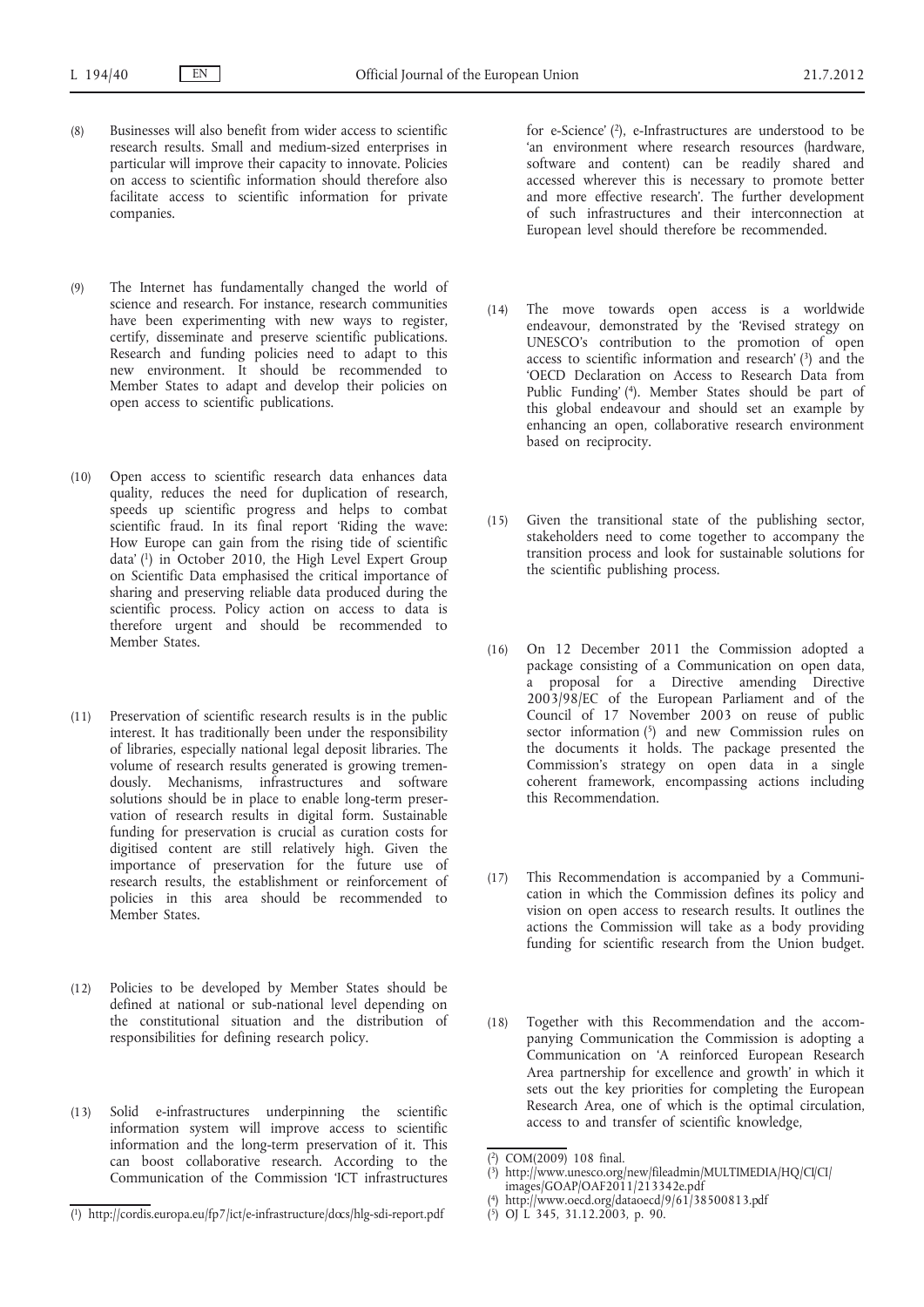HEREBY RECOMMENDS THAT MEMBER STATES:

#### **Open access to scientific publications**

- 1. Define clear policies for the dissemination of and open access to scientific publications resulting from publicly funded research. These policies should provide for:
	- concrete objectives and indicators to measure progress,
	- implementation plans, including the allocation of responsibilities,
	- associated financial planning.

Ensure that, as a result of these policies:

- there should be open access to publications resulting from publicly funded research as soon as possible, preferably immediately and in any case no later than 6 months after the date of publication, and 12 months for social sciences and humanities,
- licensing systems contribute to open access to scientific publications resulting from publicly-funded research in a balanced way, in accordance with and without prejudice to the applicable copyright legislation, and encourage researchers to retain their copyright while granting licences to publishers,
- the academic career system supports and rewards researchers who participate in a culture of sharing the results of their research, in particular by ensuring open access to their publications and by developing, encouraging and using new, alternative models of career assessment, metrics and indicators,
- transparency is improved, in particular by informing the public about agreements between public institutions or groups of public institutions and publishers for the supply of scientific information. This should include agreements covering the so-called 'big deals', i.e. bundles of print and electronic journal subscriptions offered at discounted price,
- small and medium-sized enterprises and unaffiliated researchers have the widest and cheapest possible access to scientific publications of the results of research that receives public funding.
- 2. Ensure that research funding institutions responsible for managing public research funding and academic institutions receiving public funding implement the policies by:
	- defining institutional policies for the dissemination of and open access to scientific publications; establishing implementation plans at the level of those funding institutions,
- making the necessary funding available for dissemination (including open access), allowing for different channels, including digital e-infrastructures where appropriate, as well as new and experimental methods of scholarly communication,
- adjusting the recruitment and career evaluation system for researchers and the evaluation system for awarding research grants to researchers so that those who participate in the culture of sharing results of their research are rewarded. Improved systems should take into account research results made available through open access and develop, encourage and use new, alternative models of career assessment, metrics and indicators,
- giving guidance to researchers on how to comply with open access policies, especially on managing their intellectual property rights to ensure open access to their publications,
- conducting joint negotiations with publishers to obtain the best possible terms for access to publications, including use and reuse,
- ensuring that results of research that receives public funding are easily identifiable by appropriate technical means, including through metadata attached to electronic versions of the research output.

#### **Open access to research data**

- 3. Define clear policies for the dissemination of and open access to research data resulting from publicly funded research. These policies should provide for:
	- concrete objectives and indicators to measure progress,
	- implementation plans, including the allocation of responsibilities (including appropriate licensing),
	- associated financial planning.

Ensure that, as a result of these policies:

— research data that result from publicly funded research become publicly accessible, usable and reusable through digital e-infrastructures. Concerns in particular in relation to privacy, trade secrets, national security, legitimate commercial interests and to intellectual property rights shall be duly taken into account. Any data, know-how and/or information whatever their form or nature which are held by private parties in a joint public/private partnership prior to the research action and have been identified as such shall not fall under such an obligation,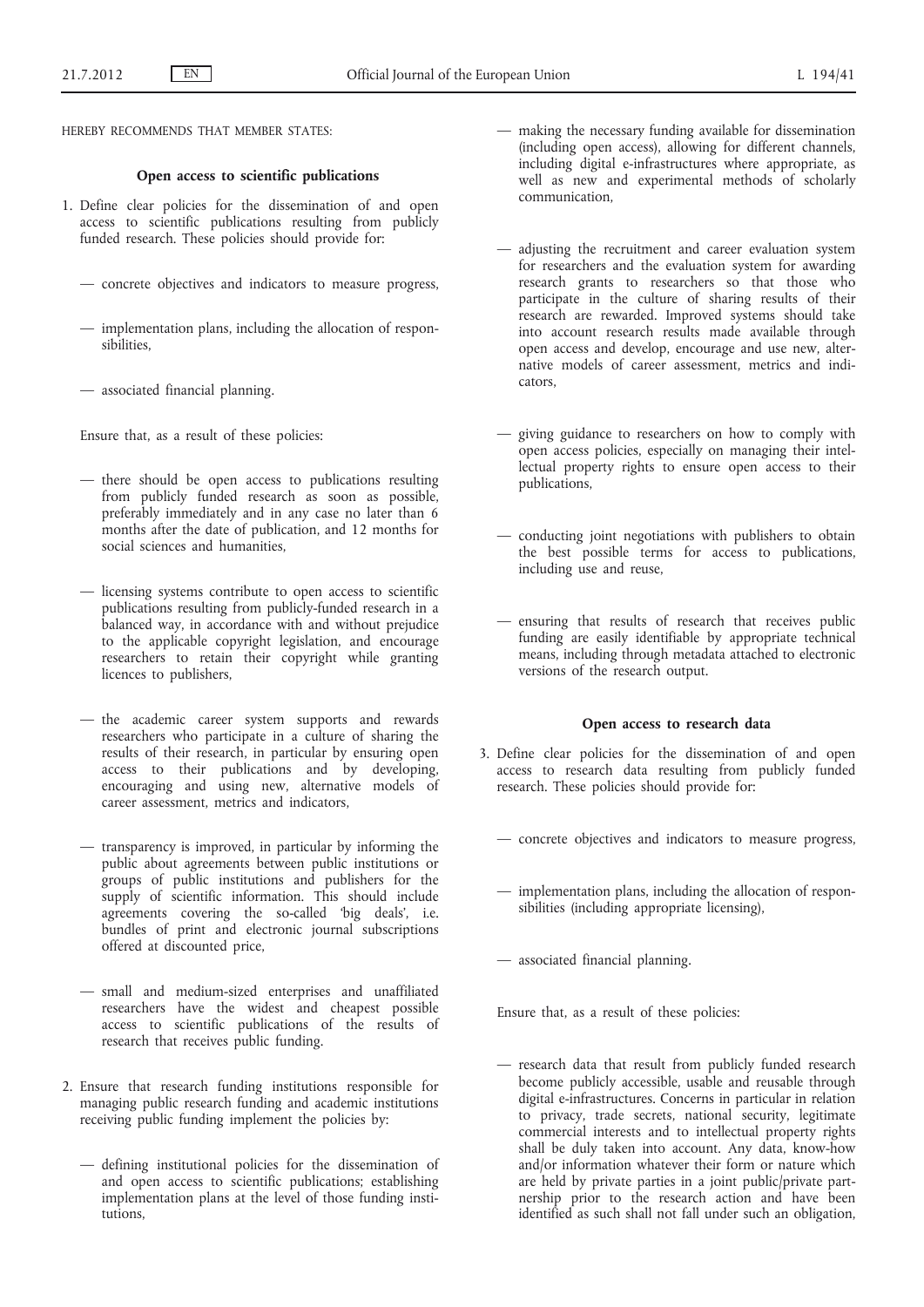- datasets are made easily identifiable and can be linked to other datasets and publications through appropriate mechanisms, and additional information is provided to enable their proper evaluation and use,
- institutions responsible for managing public research funding and academic institutions that are publicly funded assist in implementing national policy by putting in place mechanisms enabling and rewarding the sharing of research data,
- advanced-degree programmes of new professional profiles in the area of data-handling technologies are promoted and/or implemented.

# **Preservation and reuse of scientific information**

- 4. Reinforce the preservation of scientific information, by:
	- defining and implementing policies, including an allocation of responsibilities for the preservation of scientific information, together with associated financial planning, in order to ensure curation and long-term preservation of research results (primary research data and all other results, including publications),
	- ensuring that an effective system of deposit for electronic scientific information is in place, covering born-digital publications and, where relevant, the related datasets,
	- preserving the hardware and software needed to read the information in future, or by migrating the information to new software and hardware environments on a regular basis,
	- fostering the conditions for stakeholders to offer valueadded services based on the reuse of scientific information.

### **E-infrastructures**

- 5. Further develop e-infrastructures underpinning the system for disseminating scientific information by:
	- Supporting scientific data infrastructures for dissemination of knowledge, research institutions and funding entities to address all stages of the data life cycle. These stages should include acquisition, curation, metadata, provenance, persistent identifiers, authorisation, authentication and data integrity. Approaches need to be developed to provide a common look and feel to data discovery across disciplines, thus reducing the learning curve required to achieve productivity,
	- supporting the development and training of new cohorts of data-intensive computational science experts, including data specialists, technicians and data managers,
- leveraging and building on existing resources to be economically efficient and to innovate in the areas of analysis tools, visualisations, decision-making support, models and modelling tools, simulations, new algorithms and scientific software,
- reinforcing the infrastructure for access to and preservation of scientific information at national level, and earmarking the necessary funds,
- ensuring the quality and reliability of the infrastructure, including through the use of certification mechanisms for repositories,
- ensuring interoperability among e-infrastructures at national and global level.
- 6. Ensure synergies among national e-infrastructures at European and global level by:
	- contributing to the interoperability of e-infrastructures, in particular addressing scientific data exchange, taking into account experiences with existing projects, infrastructures and software developed at European and global level,
	- supporting transnational cooperative efforts that promote the use and development of information and communication technologies infrastructure for higher education and research.

## **Multi-stakeholder dialogue at national, European and international level**

- 7. Participate in multi-stakeholder dialogues at national, European and/or international level on how to foster open access to and preservation of scientific information. Participants should in particular look at:
	- ways of linking publications to the underlying data,
	- ways of improving access and keeping costs under control, e.g. through joint negotiations with publishers,
	- new research indicators and bibliometrics encompassing not only scientific publications but also datasets and other types of output from research activity and the individual researcher's performance,
	- new reward systems and structures,
	- the promotion of open access principles and implementation at international level, especially in the context of bilateral, multilateral and international cooperation initiatives.